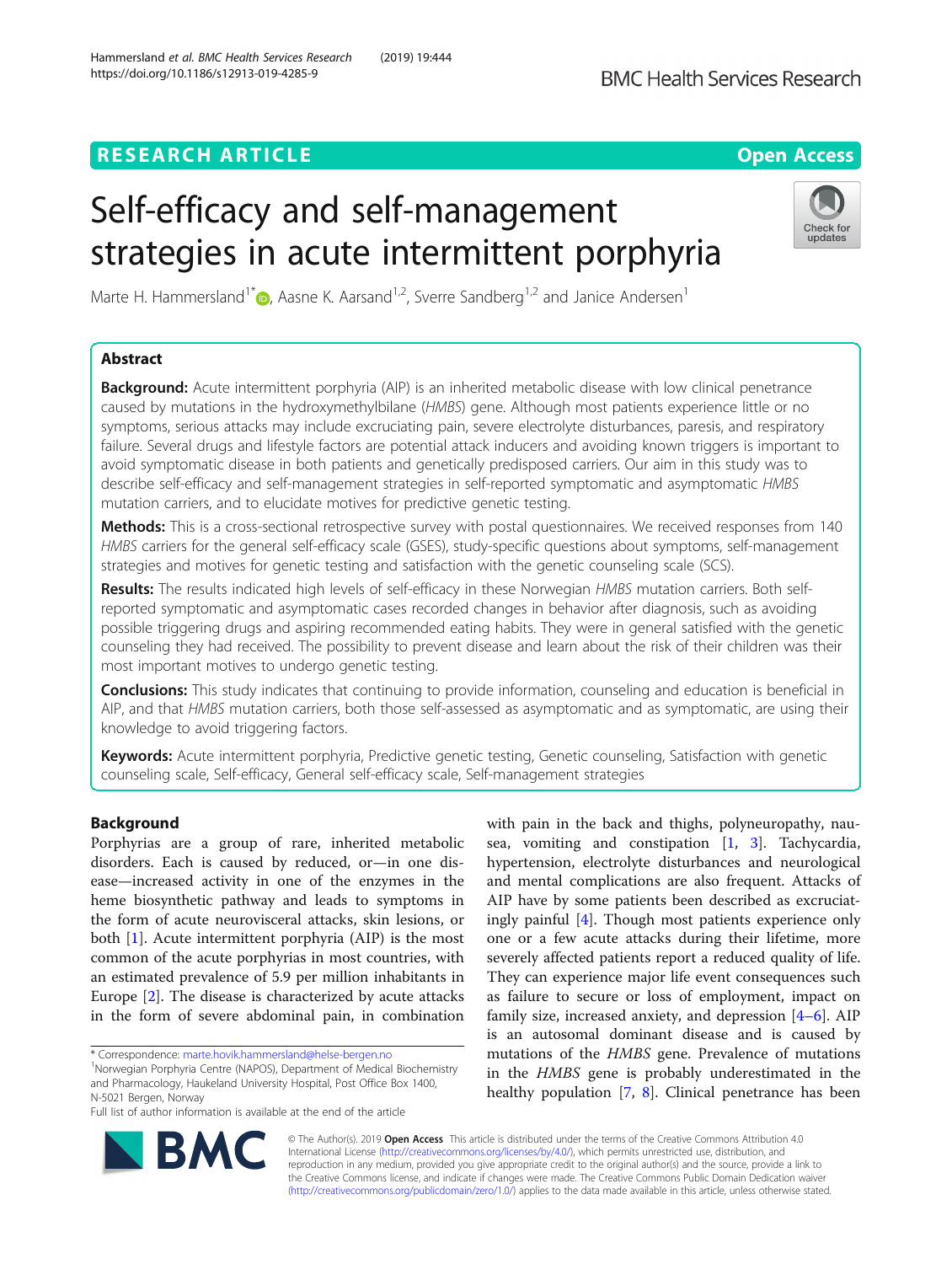estimated to be about 10% [[9\]](#page-8-0), even lower in a recent population study [[10\]](#page-8-0). Studies indicate that drug use including alcohol and hormonal changes are the most frequent inducers of acute attacks [\[11](#page-8-0)], with additional triggers being smoking, infections, physical and psycho-logical stress, hunger and crash dieting [\[12,](#page-8-0) [13\]](#page-8-0). Avoidance of these triggers is recommended both to prevent HMBS mutation carriers not yet having symptoms from manifesting the disease, and to reduce the frequency and severity of attacks in patients who have already had symptoms of AIP. Among behavioral measures, avoiding the use of porphyrinogenic drugs is considered the single most important effort. In addition, a balanced diet with no prolonged fasting or crash dieting is generally recommended [[14](#page-8-0)]. Smoking is also advised against, as smokers have been described to have more frequent acute attacks than non-smokers [\[12](#page-8-0)].

The Norwegian Porphyria Centre (NAPOS) offers genetic counseling of both symptomatic patients with AIP and healthy at-risk relatives, and genetic counseling is mandatory prior to predictive genetic testing. Genetic counseling usually comprises providing information about the disease with regard to genetic and biochemical mechanisms, symptoms, treatment and self-management recommendations. Additionally, if in the setting of predictive testing, the consequence of a decision to test, or not to test, is discussed. From a clinical point of view, one of the main benefits of predictive genetic testing for AIP is the possibility of choosing a lifestyle that reduces the risk of manifest disease and allows for awareness of potential long-term complications. Several drugs and behavioral factors are potential attack inducers and prevention of the disease by avoiding known triggers is by many porphyria experts a reason to recommend genetic testing in healthy at risk relatives. However, the points of view of patients with AIP on the effect of genetic testing have been investigated only poorly. Studies evaluating health behavior after genetic testing for other diseases indicate that genetic risk assessment is unlikely to lead to changes [[15\]](#page-8-0). A qualitative study investigating the experiences of young adults with AIP diagnosed as minors found that early diagnosis was perceived as advantageous, but finding motivation for changes in behavior was difficult  $[16]$  $[16]$ .

Perceived self-efficacy is considered an important factor used to explain differences in health behavior. Self-efficacy refers to a person's degree of optimistic and self-confident view of own abilities to deal with certain life stressors [\[17\]](#page-8-0). Individuals with strong self-efficacy tend to make healthier lifestyle choices [\[18,](#page-8-0) [19](#page-8-0)]. Genetic counseling has the potential to provide AIP patients and their families with information about self-management strategies that might help reduce the risk of developing manifest disease. However, there is lack of knowledge on whether receiving an AIP diagnosis and counseling have an impact on behavior and whether this is associated with self-efficacy in patients with AIP. This information is important to improve the quality of genetic counseling and to learn how to best provide appropriate follow-up and care for persons with AIP.

# Aims

The aim of the present study was to describe selfefficacy in self-reported symptomatic and asymptomatic HMBS carriers and to determine whether they implemented changes in behavior after receiving the diagnosis. Furthermore, we wanted to elucidate motives for predictive genetic testing for AIP and to investigate whether those who had received genetic counseling were satisfied.

# Methods

# Design

This study was approved by the Norwegian Regional Ethics Committee (2010/1140). This was a crosssectional retrospective questionnaire study consisting of standardized and validated patient reported outcomes measuring self-efficacy and satisfaction with genetic counseling. In addition, 14 study-specific questions were developed to 1) assess changes in behavior following the diagnosis of AIP and 2) motives for genetic testing. The questionnaire was piloted on porphyria-educated health care workers at NAPOS.

# Participants and recruitment

In May 2010, a postal questionnaire was mailed to all persons aged > 18 years registered with an AIP diagnosis at NAPOS ( $n = 254$ ). The diagnosis of AIP was based on standard biochemical criteria [[20\]](#page-8-0) and/or sequencing of the HMBS gene as appropriate and included both those diagnosed in a symptomatic setting (investigations initiated by the treating physicians due to symptoms) and predictively tested healthy at risk relatives (investigations initiated to examine carrier status). After two follow-up reminders (June and October 2010), 140 had returned the questionnaire, giving a response rate of 55% (Fig. [1](#page-2-0)).

# Measures

#### Demographic variables and disease status

Demographic variables included: gender, age, work status, educational level, having children, and cohabitation status. Disease-related variables included self-reported symptomatic disease and whether participants had received genetic counseling. The categorization into symptomatic and asymptomatic HMBS mutation carriers was based on self-assessment, and reflects the participants' subjective experiences of AIP and not an objective measure of disease status. Participants were labelled self-reported symptomatic HMBS mutation carrier if responding "Had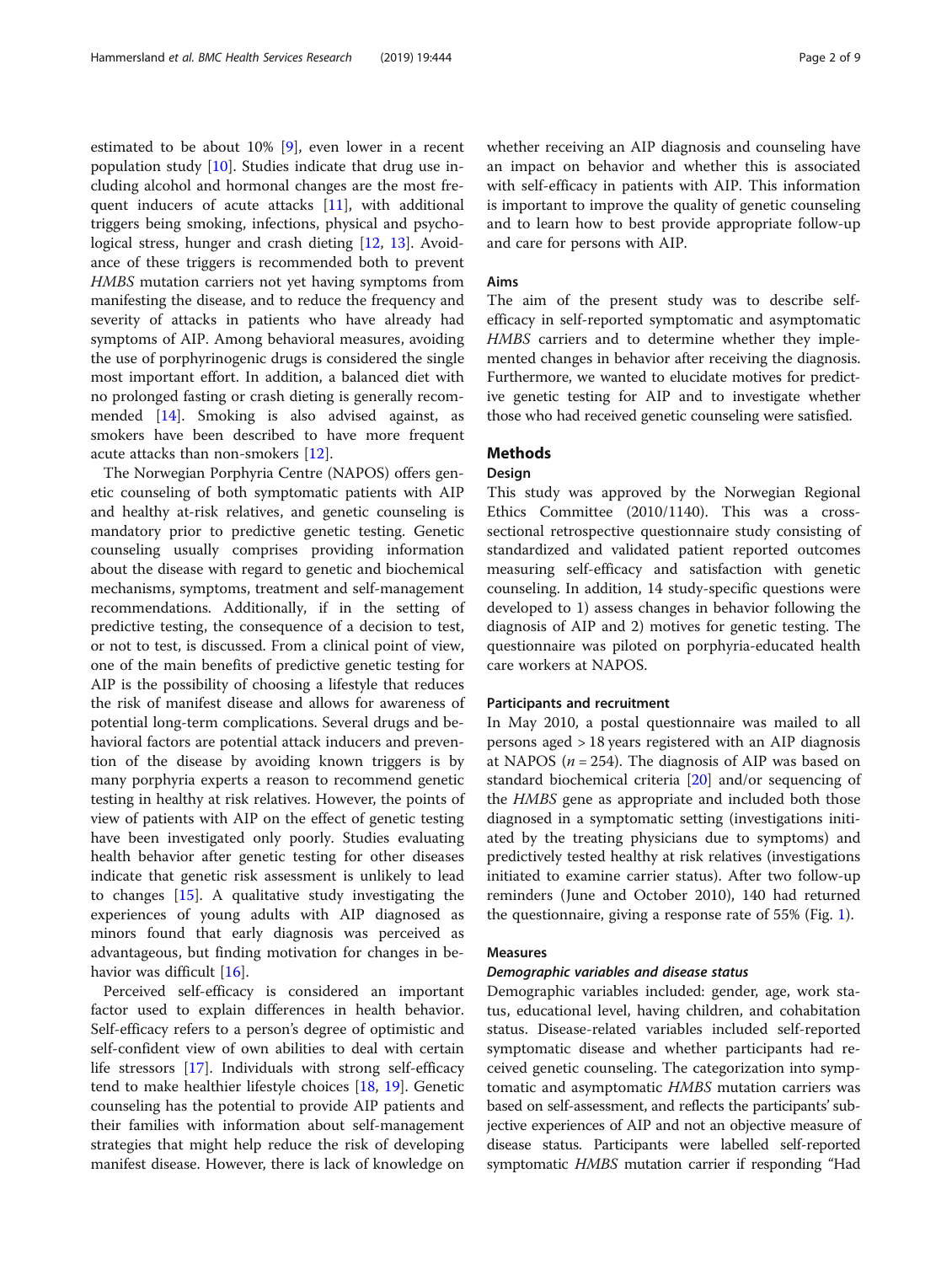previously" or "Have today/the present week" to the question "Have you ever experienced any porphyria-related complaints/symptoms?". Participants who answered "Never had" were labelled asymptomatic HMBS carrier.

# Self-efficacy and self-management strategies

The 10-item General Perceived Self-efficacy Scale (GSES) [[17\]](#page-8-0) was used to measure general self-efficacy. Selfefficacy can be defined as "beliefs in ones capabilities to organize and execute the course of action required to produce given attainments" [[21](#page-8-0)], referring to a person's perceived belief in their own ability to cope with challenges and exert control over environmental events. To determine the level of self-efficacy, all 10 items in the GSES are summed, creating a score range of 10–40, with higher scores indicating higher levels of optimistic selfbelief. The scale has been found to be internally consistent and reliable across nations and languages [\[17\]](#page-8-0). Cronbach's alpha value for reliability was 0.88 for the GSES in this study. To investigate to which extent the HMBS mutation carriers changed their awareness of triggering factors after being diagnosed with AIP, they responded to seven statements specifically constructed for our

study. An example of such a statement is "I am more interested in reducing my alcohol consumption now compared with before", where response options ranged from  $1 = Not$  at all to  $5 = Exactly$  true  $(6 = Not$  applicable) (Additional file [1](#page-7-0)).

# Satisfaction with genetic counseling and motives for genetic testing

Only participants reporting to have attended genetic counseling  $(n = 51)$  were included in this part of the study. Participants completed the Satisfaction with Genetic Counseling Scale (SCS), which consists of nine items measuring three aspects of satisfaction with genetic counseling: instrumental, affective, and procedural. Instrumental satisfaction refers to how satisfied the patient is with the counselor's professional skills and ability to explain their medical condition. Affective satisfaction reflects the psychological feedback and emotional support given by the counselor. Procedural satisfaction concerns practical matters, for example, the waiting time for the appointment. Each item is scored on a 4-point scale, creating a subscale range of 3–12, with higher scores indicating higher satisfaction. The scale has been

<span id="page-2-0"></span>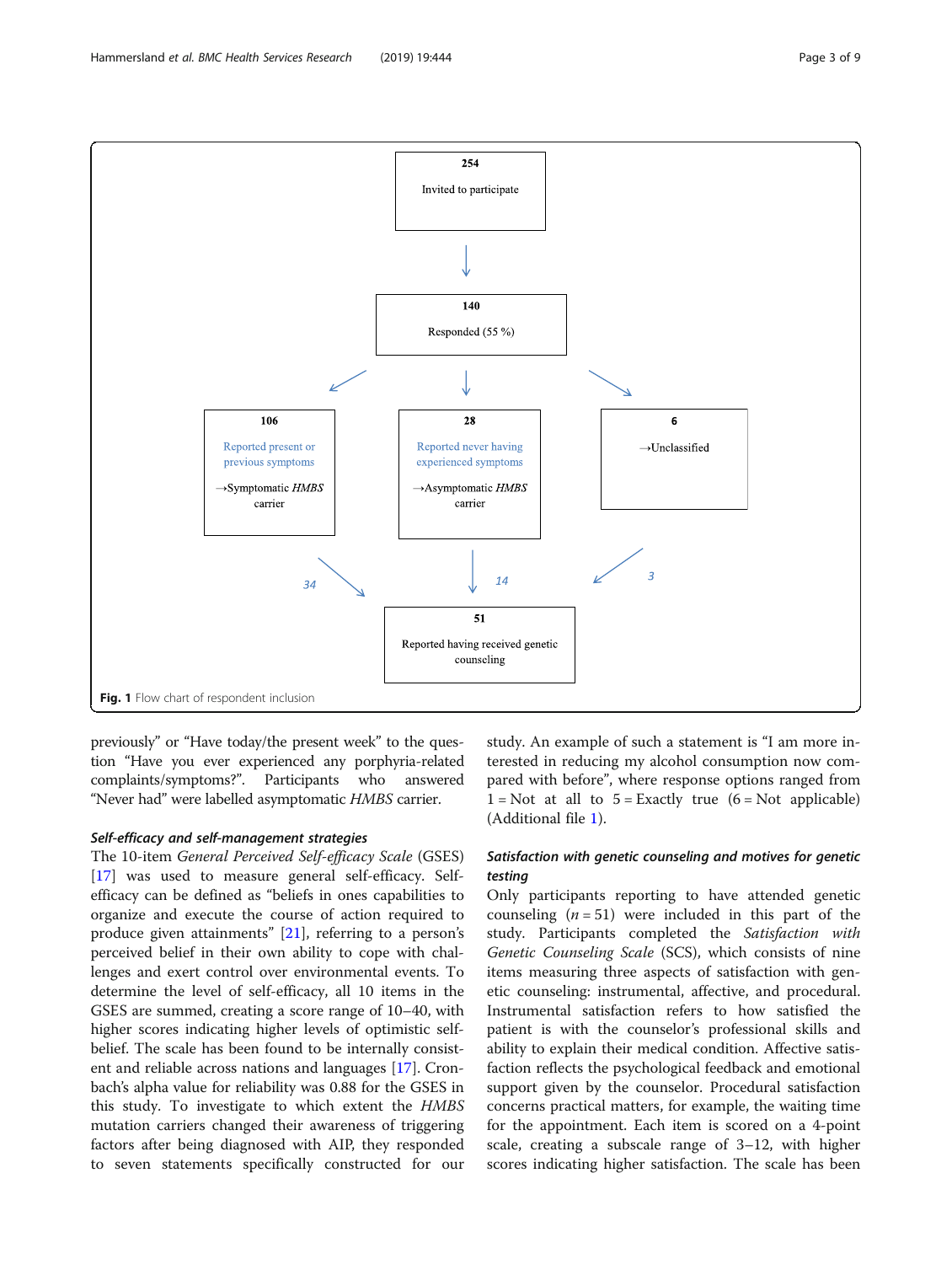<span id="page-3-0"></span>found to hold satisfactory validity and reliability [\[22](#page-8-0), [23](#page-8-0)]. Cronbach's alpha was satisfactory for all three domains in this study: instrumental (0.86), affective (0.83), and procedural (0.87). To investigate motives for predictive genetic testing, participants were asked to respond to seven study-specific statements, such as "I wanted to clarify my own situation to facilitate prevention of the disease", where response options ranged from  $1 =$  Little importance to  $5 =$  Crucial importance  $(6 = Not$  applicable) (Additional file [1\)](#page-7-0).

# Statistical analyses

Statistical analyses were performed using IBM SPSS Statistics (version 22; IBM Corp., Armonk, NY, USA). Frequency (%), median, and range were calculated to describe sociodemographic variables and responses for each measurement instrument. Differences in sociodemographic variables between self-assessed symptomatic and asymptomatic participants and between those reporting having received and not received genetic counseling were investigated using  $x^2$  test for independence for categorical variables, and one-way analyses of variance (ANOVA) for continuous variables. To describe the scores in the GSES and SCS results, the median and interquartile range (IQR; i.e., 25th and 75th percentiles), were used. Cronbach's alpha was calculated to assess the internal consistency of the scales. The Mann–Whitney nonparametric U test was used to assess differences between the different groups (men vs. women; symptomatic HMBS vs. asymptomatic HMBS mutation carriers).

# Results

# Sociodemographic and disease characteristics

Of 140 respondents, 28 reported never having experienced symptoms of AIP and were labelled as selfreported asymptomatic HMBS carrier. Sixty-eight participants reported experiencing symptoms previously and 38 reported symptoms the current week, resulting in 106 being included in the self-reported symptomatic HMBS carrier group. Six respondents did not answer this question and were thus defined as "unclassified" (Fig. [1](#page-2-0)). More women than men participated in the study and the majority cohabitated and had children. Significant differences were found between the asymptomatic and symptomatic groups with regard to gender, age, and occupational status (Table 1). There were more women, higher age and more pensioners and disabled people in the symptomatic group. Within the symptomatic group, participants who had received genetic counseling reported both a higher level of education and more often being employed, compared to those who had not received genetic counseling. No such differences were observed in the asymptomatic group (Table 1). Of 114 non-responders, 63 were males and 51 women. Age

**Table 1** Sociodemographic data and number of participants in the different study groups

| Participant characteristics        | All<br>$(n = 140)$ | $P^a$ | Symptomatic               |                     |               | Asymptomatic              |                     |               | Unclassified |
|------------------------------------|--------------------|-------|---------------------------|---------------------|---------------|---------------------------|---------------------|---------------|--------------|
|                                    |                    |       | Received GC<br>$(n = 34)$ | No GC<br>$(n = 72)$ | $\mathcal{D}$ | Received GC<br>$(n = 14)$ | No GC<br>$(n = 14)$ | $\mathcal{D}$ | $(n = 6)$    |
| Women (%)                          | 58                 | 0.02  | 68                        | 64                  | 0.70          | 21                        | 43                  | 0.23          | 50           |
| Age, mean (range) in years         | 52 (18-89)         | 0.03  | $51(20-73)$               | 56 (18-89)          | 0.10          | 42 (28-58)                | $47(23-82)$         | 0.03          | $52(22-66)$  |
| Children (%)                       | 79                 | 0.47  | 79                        | 82                  | 0.76          | 79                        | 71                  | 0.66          | 67           |
| Cohabiting status (%) <sup>b</sup> |                    | 0.36  |                           |                     | 0.16          |                           |                     | 0.80          |              |
| Living alone                       | 21                 |       | 17                        | 25                  |               | 14                        | 14                  |               | 33           |
| Cohabitant                         | 77                 |       | 79                        | 75                  |               | 86                        | 79                  |               | 67           |
| Highest level of education (%)     |                    | 0.55  |                           |                     | < 0.01        |                           |                     | 0.20          |              |
| Secondary school                   |                    |       | 3                         | 33                  |               | 7                         | 29                  |               | 33           |
| High school                        |                    |       | 56                        | 39                  |               | 36                        | 43                  |               | 33           |
| College/university                 |                    |       | 41                        | 28                  |               | 57                        | 29                  |               | 33           |
| Occupational status (%)            |                    | 0.04  |                           |                     | 0.02          |                           |                     | 0.39          |              |
| Employed <sup>c</sup>              | 62                 |       | 79                        | 47                  |               | 93                        | 79                  |               | 33           |
| Pensioner                          | 19                 |       | 3                         | 31                  |               | 0                         | 7                   |               | 33           |
| Disabled                           | 16                 |       | 18                        | 18                  |               | 7                         | 14                  |               | $\mathbf{0}$ |
| Other                              | 3                  |       | $\circ$                   | 4                   |               | 0                         | $\mathbf 0$         |               | 33           |

<sup>a</sup> Difference between the self-assessed symptomatic (n = 106) and asymptomatic HMBS mutation carriers (n = 28) with categorical variables analysed by  $\chi$ 2 test for independence, and for age by one-way analysis of variance (ANOVA)

Data not reported by two persons, one in the symptomatic and one in the asymptomatic group

<sup>c</sup> Includes homeworkers and students

Differences were assessed between the symptomatic and asymptomatic group and between the subgroups of those who had reported receiving genetic counseling (GC) or not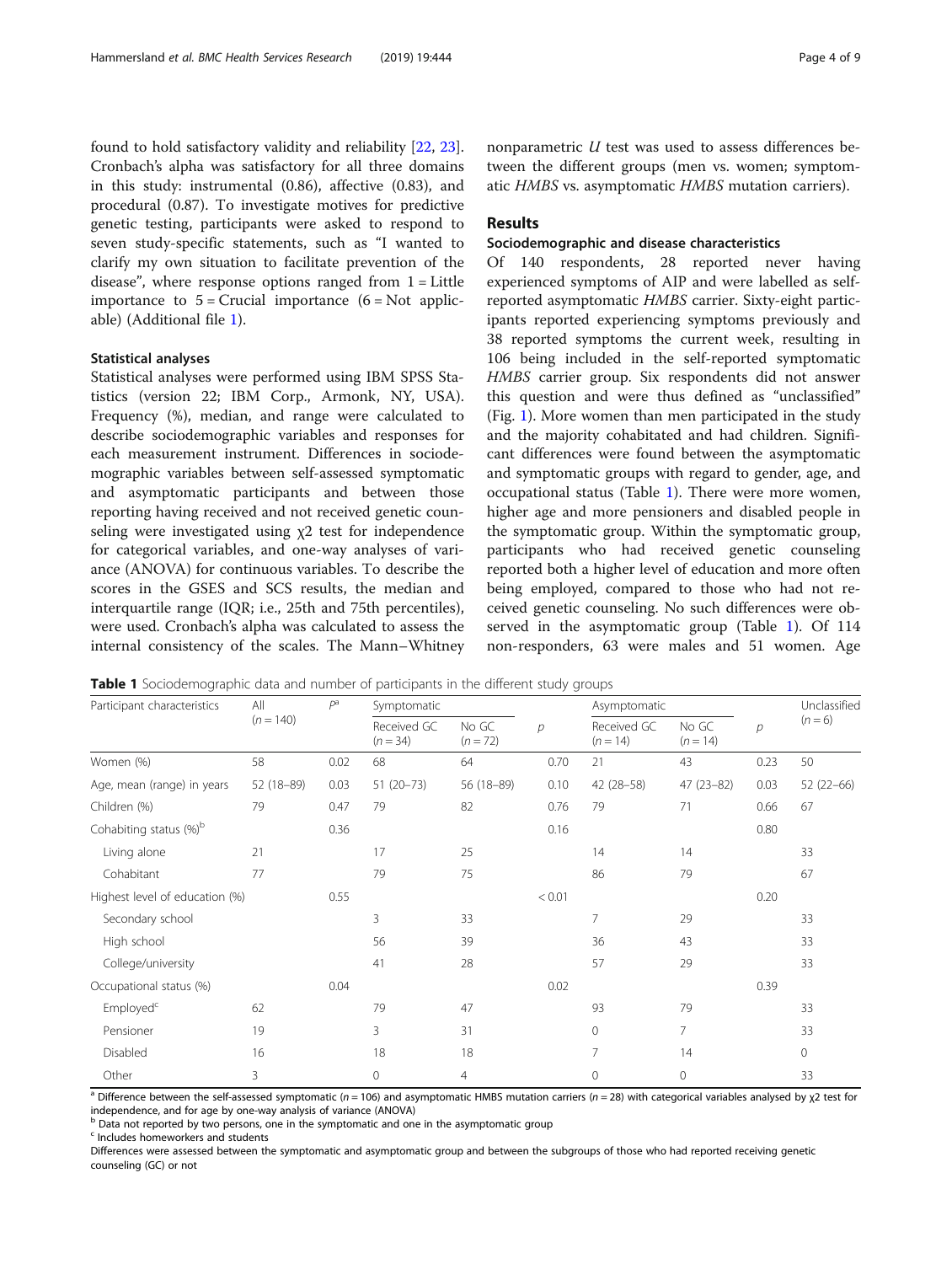ranged from 19 to 69 years, with 31 of the nonresponders being 29 years or younger and 14 being 49 years or older. Based on previously registered information, 70 had experienced symptoms of AIP, 40 had never experienced any symptoms and for four no information on clinical status was available.

# Self-efficacy and self-management strategies

The median total score on the GSES was 31 (Table 2), and no significant differences were observed between men and women or between the self-reported asymptomatic and symptomatic groups. In all groups, the median self-efficacy score was 30 or above, which is considered a high belief in ability to cope and make good choices [[24](#page-8-0)]. Most respondents reported that they were more cautious with potential AIP triggers at the time of the survey compared with before receiving their diagnosis (Fig. [2\)](#page-5-0). This was especially evident in regard to checking medications. More than half of the respondents also reported greater motivation for eating regular meals, avoiding stressful situations, reducing consumption of alcohol and tobacco and avoiding contact with chemical solvents. Reducing physical strains was the least common behavioral change (asymptomatic 16%, symptomatic 51%). Compared with respondents in the asymptomatic group, there was a significantly higher frequency of reported changes in behavior in the symptomatic group for all seven statements (Fig. [2](#page-5-0)). The only significant difference in lifestyle self-management between men and women was in eating habits; women were more conscious of eating regular carbohydrate-rich meals than men ( $p < 0.05$ , Mann-Whitney U test).

# Genetic counseling and motives for genetic testing

Forty-two of the 51 participants who reported receiving genetic counseling had attended only one such session (83%), and for 35 (84%) of these, this had been more than 3 years previously. All groups reported high scores for satisfaction with genetic counseling. Men and women

Table 2 General self-efficacy scale (GSES); total and subgroup scores and differences among subgroup scores

| Score range 10-40                       |     |                   |             |  |  |  |  |
|-----------------------------------------|-----|-------------------|-------------|--|--|--|--|
|                                         | n   | Median (IQR)      | $n^{\rm a}$ |  |  |  |  |
| <b>GSES</b> total                       | 136 | 31.0 (29.0, 35.0) |             |  |  |  |  |
| Women                                   | 79  | 31.0 (28.0, 35.0) | 0.34        |  |  |  |  |
| Men                                     | 57  | 32.0 (29.0, 35.5) |             |  |  |  |  |
| Asymptomatic HMBS carriers <sup>b</sup> | 28  | 30.0 (29.3, 34.0) | 0.86        |  |  |  |  |
| Symptomatic HMBS carriers <sup>b</sup>  | 102 | 32.0 (29.0, 35.0) |             |  |  |  |  |
| Unclassified                            | 6   |                   |             |  |  |  |  |

IQR interquartile range (i.e., 25th, 75th percentiles)<br><sup>a</sup> By Mann–Whitney nonparametric U test<br><sup>b</sup> Categorization into symptomatic and asymptomatic HMBS mutation carriers was based on self-assessment by the study participants

were equally satisfied (Table [3](#page-5-0)). The most frequent motive for genetic testing ( $n = 49$ , 2 missing) was having AIP in the family, followed by the ability to prevent activation of AIP and a concern of risk to their children (Fig. [3](#page-6-0)).

# **Discussion**

In some patients, AIP is a chronic and debilitating disease with severe, recurrent acute attacks and low quality of life [[25\]](#page-8-0), while in the majority of patients, acute attacks are sporadic and infrequent. However, in both symptomatic AIP patients and genetically predisposed HMBS mutation carriers, life-long adherence to preventive measures is required and the disease carries the risk of severe acute attacks and serious long-term complications.

Self-efficacy is described as self-confidence in coping with various difficulties in life. High self-efficacy is related to higher motivation and a greater effort to solve such difficulties [[26\]](#page-8-0). Having high self-efficacy is likely to be important to individuals with AIP, as lifestyle changes require self-drive and personal initiative. In our study, participants reported a high belief in their own ability to cope and exert control in general. No difference in selfefficacy was found between those self-classified with asymptomatic AIP compared with symptomatic disease. Almost all participants in our study had in some way made changes in their behavior, consistent with the high degree of self-efficacy found among them. Almost all participants reported that they were aware of the risk of using medications listed as porphyrinogenic, which is similar to the results of Andersen et al. [[16\]](#page-8-0).

With the exception of avoiding porphyrinogenic medications, recommendations for patients with AIP are in line with general health recommendations, namely sustaining a balanced diet, reducing alcohol and tobacco consumption, and avoiding infections and stress. Therefore, some of the preventive actions reported by the participants might also have been motivated by a desire for a healthier lifestyle in general  $[16]$  $[16]$ . Irrespective of the motives, this effort in trying to have a healthier lifestyle might be helpful in preventing acute attacks.

Respondents with self-reported symptomatic AIP reported changes in behavior to a greater extent than the asymptomatic group. It is natural that patients with symptoms they ascribe to their disease would perceive preventive actions as being important [[25\]](#page-8-0). At the same time, experiencing one or several acute attacks could make patients lose their motivation to continue preventive efforts; however, it seems that this is not the case.

That the asymptomatic group reported having made changes in their behavior can be used as an argument for offering predictive testing. By taking preventive measures, the risk of experiencing an acute attack is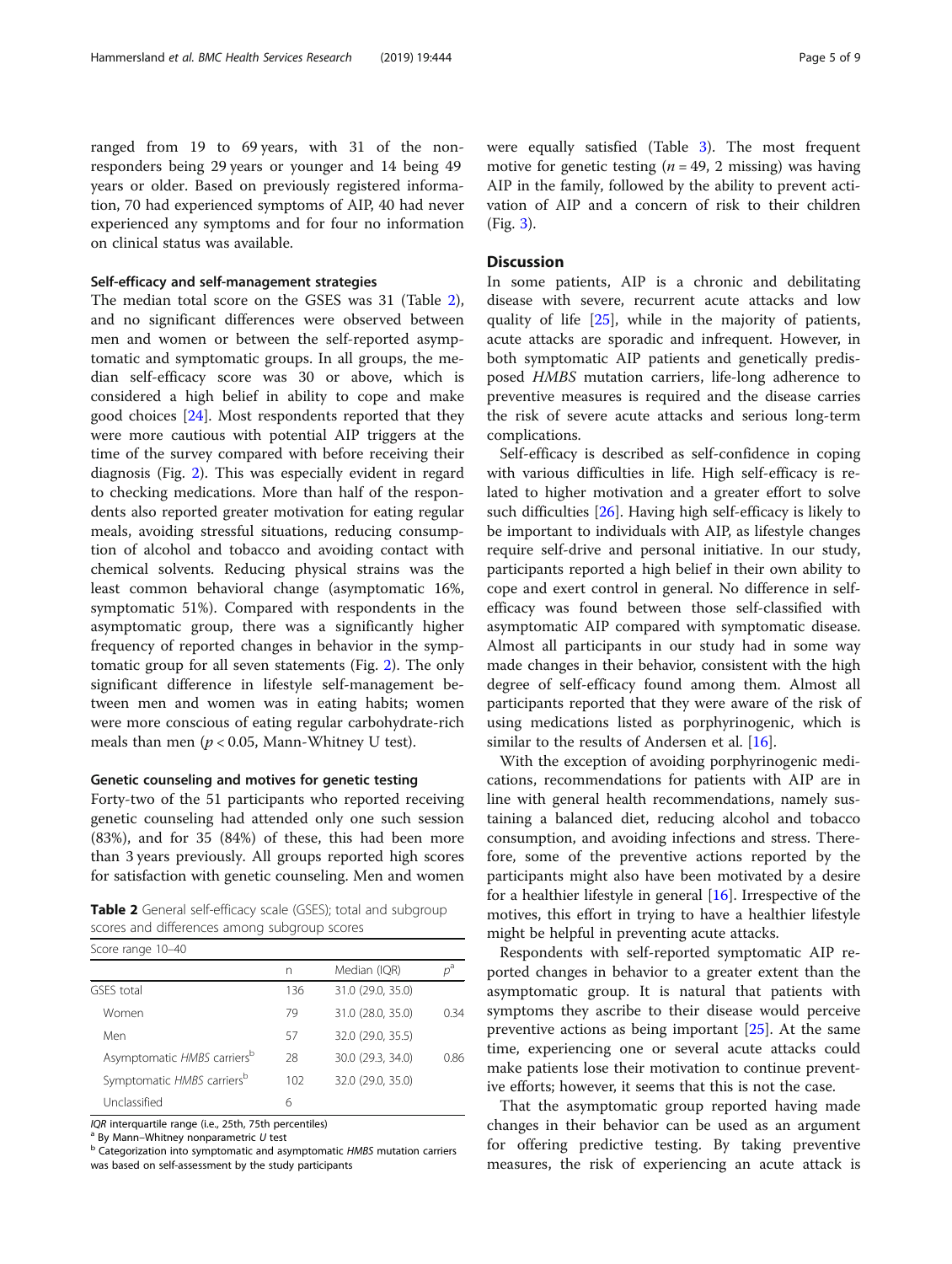<span id="page-5-0"></span>

expected to be reduced. At the same time, it is important to be aware that testing might also lead to some unnecessary worries and pathologising. The list of possible symptoms in AIP is long and can be difficult for the patient to distinguish from more common illnesses [[16\]](#page-8-0). In our study 38/140 (27%) participants reported to experience porphyria-related complaints the present week, which is a very high percentage. Further, 34 participants self-classified as symptomatic reported that they had received genetic counseling (Fig. [1](#page-2-0)). Patients diagnosed with manifest AIP at NAPOS are offered genetic counseling at the time of diagnosis; however, most genetic counseling sessions are provided in a setting of predictive genetic testing, which in Norway has been mandatory since 2003 [\[27\]](#page-8-0). We expect that most of the respondents reporting attending genetic counseling have had predictive genetic testing performed as healthy at-

Table 3 Satisfaction with genetic counseling with results for the dimensions Instrumental, Affection and Procedural satisfaction: total scores and scores for men and women separately

| Score range 3-12. |    |                            |             |
|-------------------|----|----------------------------|-------------|
|                   | n  | Median (IQR <sup>a</sup> ) | $p^{\rm b}$ |
| SCS, Instrumental | 48 | 9.5(7.0, 11.8)             |             |
| Women             | 26 | $9.0$ (6.8, 11.3)          | 0.23        |
| Men               | 22 | 10.0 (9.0, 12.0)           |             |
| SCS, Affection    | 45 | 11.0 (9.0, 12.0)           |             |
| Women             | 24 | 10.5 (9.0, 12.0)           | 0.32        |
| Men               | 21 | 12.0 (9.5, 12.0)           |             |
| SCS, Procedural   | 45 | 11.0 (8.5, 12.0)           |             |
| Women             | 24 | 10.5 (7.3, 12.0)           | 0.67        |
| Men               | 21 | 11.0 (9.0, 12.0)           |             |

<sup>a</sup> IQR, interquartile range (i.e., 25th, 75th percentiles)

 $<sup>b</sup>$  Mann–Whitney nonparametric U test</sup>

risk relatives. Nevertheless, according to the motives for genetic testing results (Fig. [3](#page-6-0)), 45% of the study participants reported that symptoms was one of the reasons for testing. It is understandable that patients assume that a possible HMBS mutation could explain present symptoms, and our experience is that this often is a challenge in genetic counseling for AIP. Considering the low clinical penetrance for AIP [[9,](#page-8-0) [10\]](#page-8-0), it is unlikely that 34 out of 51 study participants who had attended genetic counseling have symptomatic disease. It is more likely that they have experienced symptoms that they ascribe to their genetic predisposition for AIP. An acute attack is verified by standardized criteria, including the demonstration of increased concentrations of porphobilinogen (PBG) in urine [[28\]](#page-8-0). For instance, when AIP patients are experiencing abdominal pain, which is a common symptom in the general population, AIP is often perceived as the cause, without measurements to demonstrate increased PBG concentrations [\[14,](#page-8-0) [29](#page-8-0)]. It is recommended that symptomatic patients and high-excretors are assessed yearly including measurements of ALA and PBG in urine being performed [\[14](#page-8-0)]. It is important to educate patients on the importance of submitting a urine sample for ALA and PBG analysis when they experience symptoms that they consider likely to be related to AIP. It is not beneficial for the patient that symptoms are uncritically attributed to AIP, as it can lead to medicalization, worry, and other serious illnesses might be overlooked.

The least frequently reported change in behavior was avoidance of physical strain. Physical strain is not listed as a triggering factor in several larger studies on acute porphyrias [\[11,](#page-8-0) [30\]](#page-8-0) but was reported as a triggering factor, particular in men, in a Northern-Swedish study on 145 manifest AIP patients [\[12\]](#page-8-0). It is well known that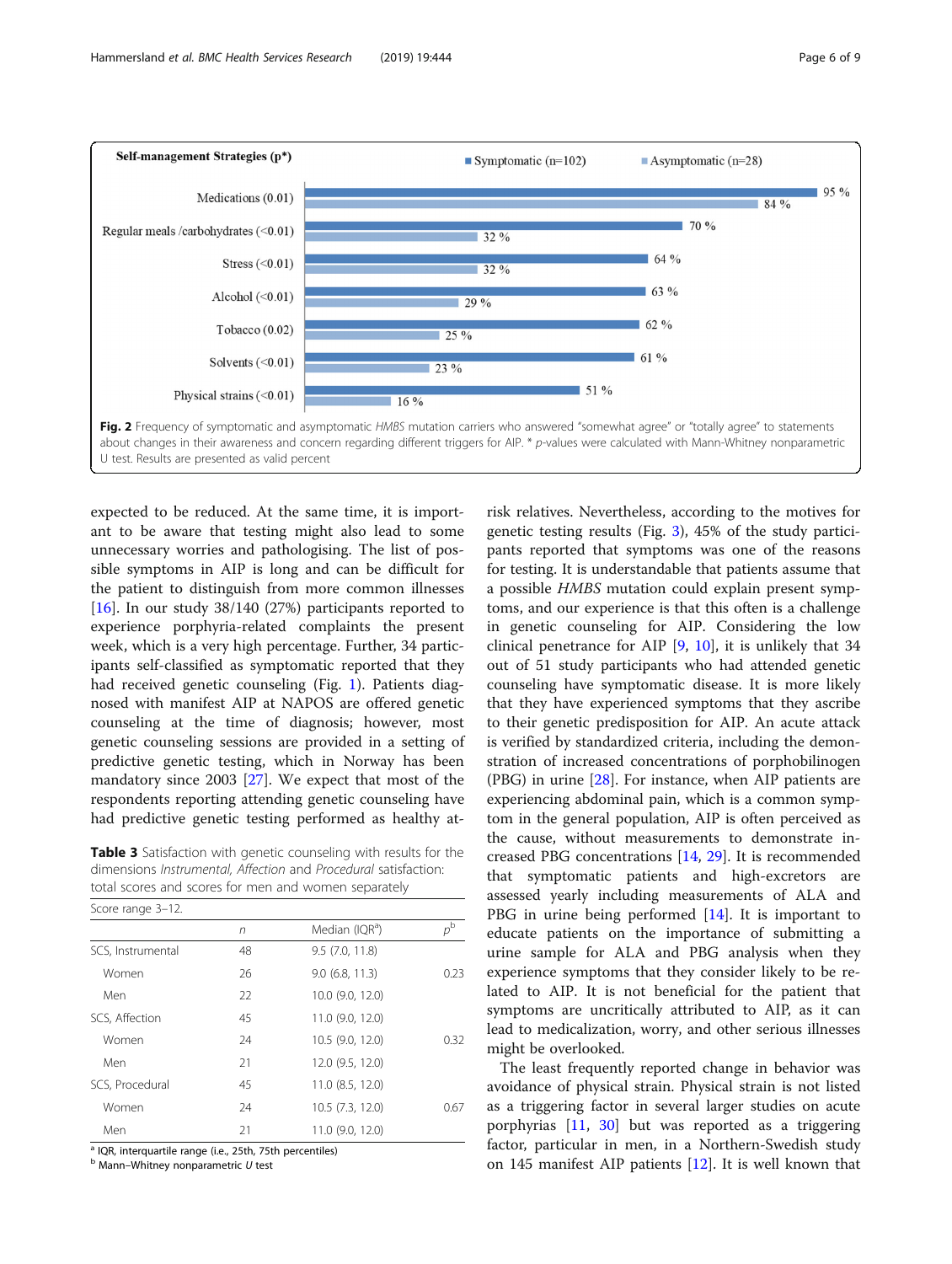<span id="page-6-0"></span>

physical activity has both physical and psychological benefits, including reducing stress levels [\[31\]](#page-8-0) and psychological stress was reported to be an important attack inducer in an American study of patients with AIP who were experiencing recurrent attacks [\[25\]](#page-8-0). Though there are reports that physical strain may be a triggering factor, moderate physical activity is beneficial. To distinguish physical activity from physical strain might however be difficult for the patients, and this should be addressed when counseling this group.

The patients who attended genetic counseling reported satisfaction with all three components of the sessions investigated using the SCS (Table [3\)](#page-5-0). High levels of satisfaction with genetic counseling have also been shown for patients with other diagnoses [[32](#page-8-0), [33](#page-8-0)]. For the majority of participants in our study, the counseling sessions took place several years ago. Therefore, the results might not apply to today's clinical practice, but are still of interest. Satisfied patients are more likely to make use of health services and to carry out medical recommendations [\[34\]](#page-8-0). In the decision-making process regarding genetic testing, information provided from the genetic counselor was not experienced as being of great importance. This is perhaps not surprising, as most individuals attending genetic counseling for predictive genetic testing of AIP had made the initiative themselves and it is thus likely that they already had made the decision to undergo testing. Their starting point was usually having a family member with manifest disease, so this is naturally reported as the most important motive (Fig. 3). Respondents also reported that they wanted to clarify their own situation to be able to prevent activation of the disease, which is in line with what they reported to

be doing when answering questions about lifestyle changes. It is of interest that concern for developing the disease is reported as a less strong motive for testing than their motivation to be able to prevent the disease. This could be influenced by the fact that 45% reported already having symptoms they ascribed to their likely genetic predisposition, but also with their high selfefficacy, they were focused on the possibilities of avoiding trigger factors to avoid symptomatic disease. The concern for risk in children was also a frequently reported motive.

When patients are diagnosed with AIP at NAPOS, both the physician and the patient receive information about the diagnosis and guidelines for follow-up and treatment, and are informed that NAPOS offers personal counseling, patient courses, identity cards and telephone and e-mail support. It is likely that this information, in addition to the provided counseling, has contributed to study participants' knowledge on triggering factors and enabled their changes in behavior (Fig. [2\)](#page-5-0). In the selfreported symptomatic group, the respondents who had received genetic counseling reported both a higher level of education and they had more frequently secured employment compared to the group who had not received genetic counseling (Table [1\)](#page-3-0). It is likely that resourceful patients more easily make use of what the health care system has to offer. That attending a specialist porphyria clinic providing advice, management, and counseling can be beneficial in terms of behavioral adjustments has been shown by others [\[5](#page-8-0)]. In addition, information about rare diseases is increasingly available, e.g. online. By being informed and experiencing more understanding and competence from health professionals, patients might feel more in control and better looked after.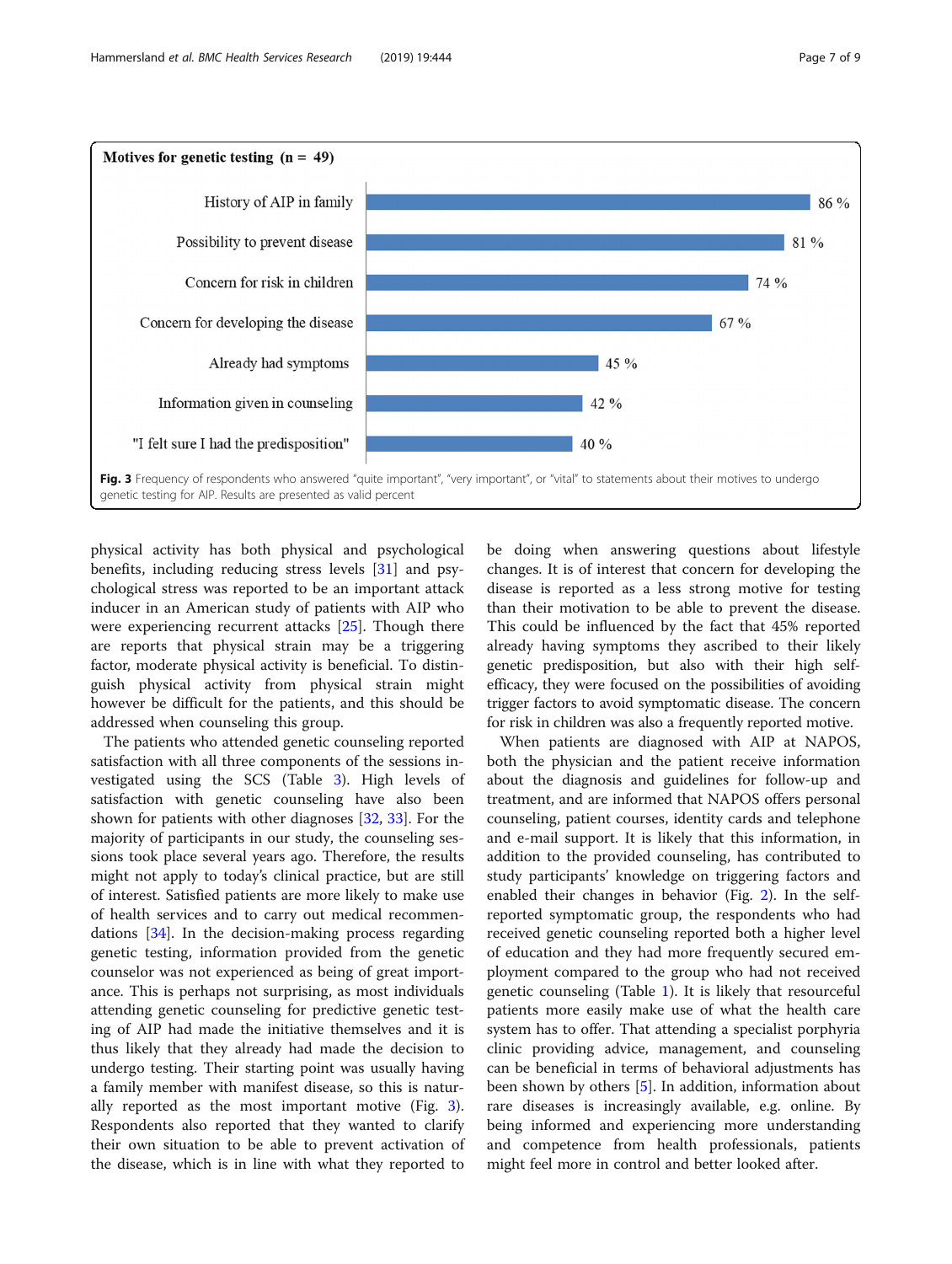# <span id="page-7-0"></span>Limitations

The design of this study does not allow any conclusions as to whether there is an association between general self-efficacy and the level of preventive actions reported by the participants. The grouping of the respondents into asymptomatic and symptomatic cases of AIP was based on self-reported and self-perceived AIP symptoms. The list of symptoms in AIP is long, and many of the symptoms are the same as those in other more common diseases or general health complaints. It is likely that patients classifying themselves with symptomatic disease attributed other health complaints as being AIP symptoms and in reality should have been classified as "asymptomatic". Difficulties in separating AIP symptoms from subjective health complaints has been reported by others [[16](#page-8-0)]. Considering the high percentage of patients' self- classifying as symptomatic in our study, we suspect that if this had been evaluated by standardized criteria including measurements of PBG in urine, fewer patients would have been classified as symptomatic. Also, the study had a retrospective design, which is suitable for studying rare cases with low incidence, but recall bias must always be taken in to consideration [[35](#page-8-0)].

The present study had a response rate of 55%, which is a problem with regard to representability, however, it is in line with average response rates estimated at 53% [[36\]](#page-8-0). The non-responders' reasons for not answering the questionnaire can only be speculated on, but if they had low self-efficacy and were not motivated for lifestyle changes this would have influenced the conclusions in this study, and can therefore be a limitation to the conclusions drawn. This, however, represents a constant problem in research where participating is based on informed consent.

# Research recommendations

Further investigations into what extent lifestyle contribute to a lower penetrance and expressivity of AIP could yield important knowledge. Continued research is warranted to better understand how counseling can be helpful to this patient group.

# Conclusions

This study indicated high levels of self-efficacy in Norwegian HMBS mutation carriers. This positive selfreliance is probably important to apply self-management strategies and might aid in reducing the severity of and/ or preventing acute attacks. The respondents reported several preventive measures and behavioral changes after being diagnosed with AIP, the self-reported symptomatic cases to a greater extent than the asymptomatic. The possibility to prevent the disease and to consider the risk for children was important when the respondents decided to be genetically tested. They were highly satisfied

with the genetic counseling they had received. Our study indicates that Norwegian HMBS mutation carriers have both the knowledge and the self-motivation to make good choices that might aid in preventing activation of the disease. Therefore, providing information, counseling, and education is worthwhile in AIP.

# Additional file

[Additional file 1:](https://doi.org/10.1186/s12913-019-4285-9) Questionnaires developed for this study; English translation. Questionnaires developed to elucidate 1. Motives to undergo genetic testing for AIP and 2. Awareness and concern regarding different triggers for AIP (Original language: Norwegian). (DOCX 17 kb)

## Abbreviations

AIP: Acute intermittent porphyria; ANOVA: One-way analysis of variance; GC: Genetic counseling; GSES: General Perceived Self-efficacy Scale; HMBS: Hydroxymethylbilane gene; IQR: Interquartile range; NAPOS: The Norwegian Porphyria Centre; PBG: Porphobilinogen; SCS: Satisfaction with Genetic Counseling Scale

#### Acknowledgments

The authors would like to thank all the participants in the study. The authors also are grateful for the assistance provided by NAPOS, Haukeland University Hospital, Norway, and for the valuable feedback from Professor Karin Nordin at the University of Uppsala, Sweden.

### Authors' contributions

JA planned the study and was in charge of the process of collecting data with SS as supervisor. MHH analyzed the data included in this manuscript and wrote an early draft as part of her master's degree in genetic counseling. JA, AKA and SS also contributed in writing. All authors read and approved the final manuscript.

#### Funding

No funding was obtained for this study.

#### Availability of data and materials

The datasets used and/or analyzed during the current study are available from the corresponding author on reasonable request.

# Ethics approval and consent to participate

All procedures were in accordance with the ethical standards of the Helsinki Declaration of 1975, as revised in 2000. The study was approved by the Norwegian Regional Ethics Committee (2010/1140). Written informed consent was obtained from all included patients.

#### Consent for publication

Not applicable.

#### Competing interests

The authors declare that they have no competing interests.

#### Author details

<sup>1</sup>Norwegian Porphyria Centre (NAPOS), Department of Medical Biochemistry and Pharmacology, Haukeland University Hospital, Post Office Box 1400, N-5021 Bergen, Norway. <sup>2</sup>The Norwegian Quality Improvement of Laboratory Examinations (NOKLUS), Haraldsplass Deaconess Hospital, Bergen, Norway.

# Received: 10 October 2018 Accepted: 19 June 2019 Published online: 03 July 2019

#### References

- 1. Puy H, Gouya L, Deybach JC. Porphyrias. Lancet. 2010;375(9718):924–37. [https://doi.org/10.1016/S0140-6736\(09\)61925-5.](https://doi.org/10.1016/S0140-6736(09)61925-5)
- 2. Elder G, Harper P, Badminton M, Sandberg S, Deybach JC. The incidence of inherited porphyrias in Europe. J Inherit Metab Dis. 2013;36(5):849–57. <https://doi.org/10.1007/s10545-012-9544-4>.